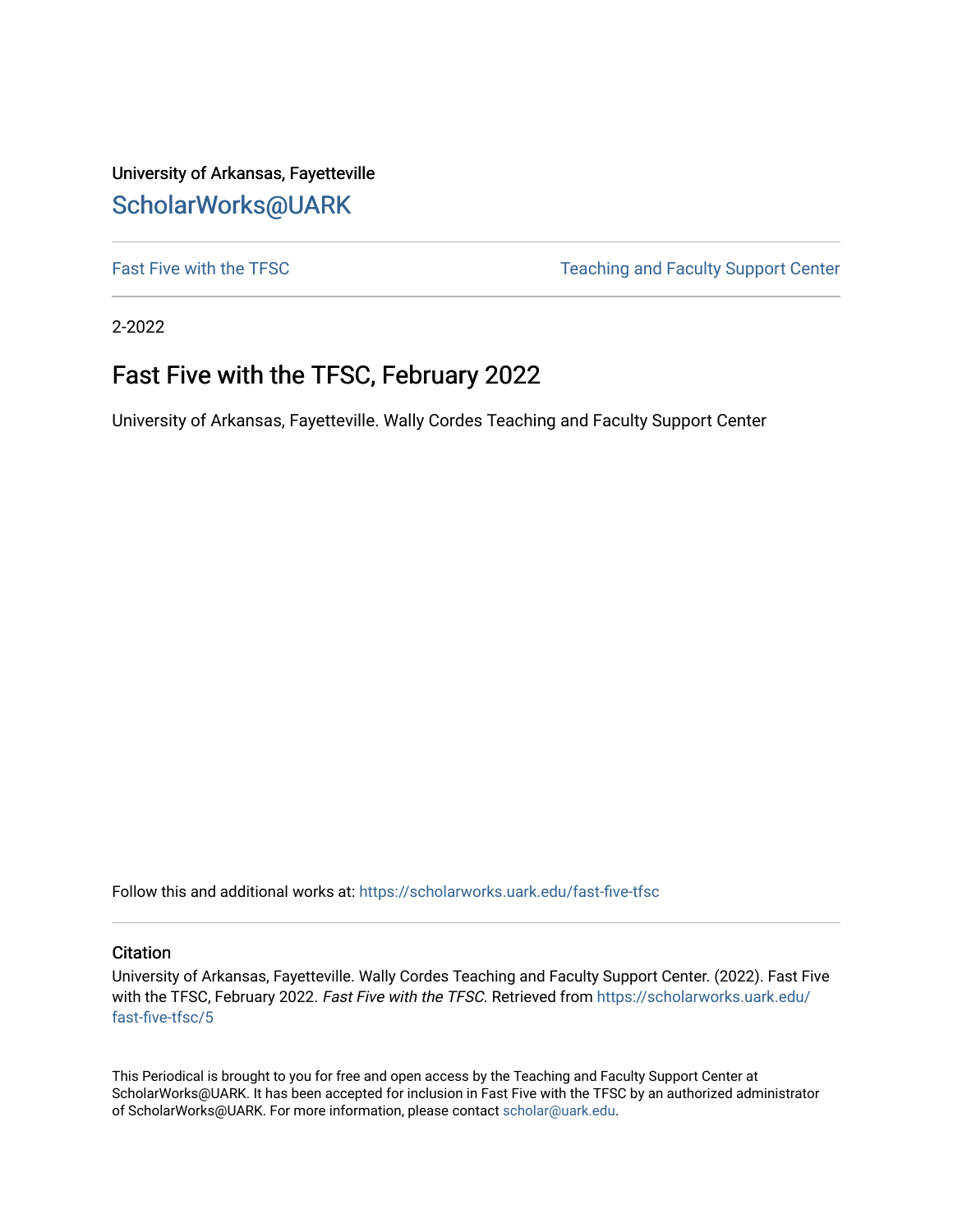# **Fast Five with the TFSC**

*A Newsletter for First Year Faculty at the University of Arkansas*

February 2022 Theme: Mentoring students

### **2 Quick Tips from the TFSC Co-Directors:**

- **1.** In mentoring, be sure to set expectations for your mentee as you develop goals for a project. Be open, but kind, in giving advice. Ask a lot of questions, which will help your mentee reach conclusions in a way that they can develop critical thinking skills in an academic context.
- **2.** Be aware that there is a significant award for Teaching and Mentoring students at the University of Arkansas. Here are the criteria: [https://news.uark.edu/articles/57862/call](https://news.uark.edu/articles/57862/call-for-fall-nominations-for-imhoff-award-for-outstanding-teaching-and-student-mentorship)[for-fall-nominations-for-imhoff-award-for-outstanding-teaching-and-student-mentorship](https://news.uark.edu/articles/57862/call-for-fall-nominations-for-imhoff-award-for-outstanding-teaching-and-student-mentorship) . In this newsletter, we will feature ideas from the most recent winner and finalists. Being recognized in the top three is a significant accomplishment.

### **3.**



From **Lauren Lambert**, Imhoff Finalist: Lauren teaches in the Department of Communication in the Fulbright College of Arts and Sciences and is the Basic Course Director. She has a fun class activity to break the ice in getting to know her students to enable a better mentoring relationship. Her tip is: The process of mentoring doesn't have to be a regimented, scheduled experience, in which the instructor listens intently and offers wisdom and guidance. The only necessary part to begin the process is the listening. We know this about our students – they want to be heard. They have opinions and ideas, beliefs and attitudes about the

world around them. Creating a connection with a student by simply "hearing" them, I believe, is the best, very critical, part of student mentorship.

Consider this exercise in a smaller class: select a question below and as you take attendance, ask each student to provide a response. The question could be funny as they are listed below, or opinions related to content or something thoughtful about the world around us; however, the purpose of the exercise is in learning about the individual student. Let them know that you are there to listen as much as you are to teach and begin building individual relationships.

- What Netflix show are you binge watching right now?
- Is it acceptable for pineapples to go on a pizza?
- Choose a movie title to describe your life.
- What is your favorite breakfast cereal?
- What is the worst gift you've ever received?
- What is the last song you listened to on Spotify/Pandora/Apple music?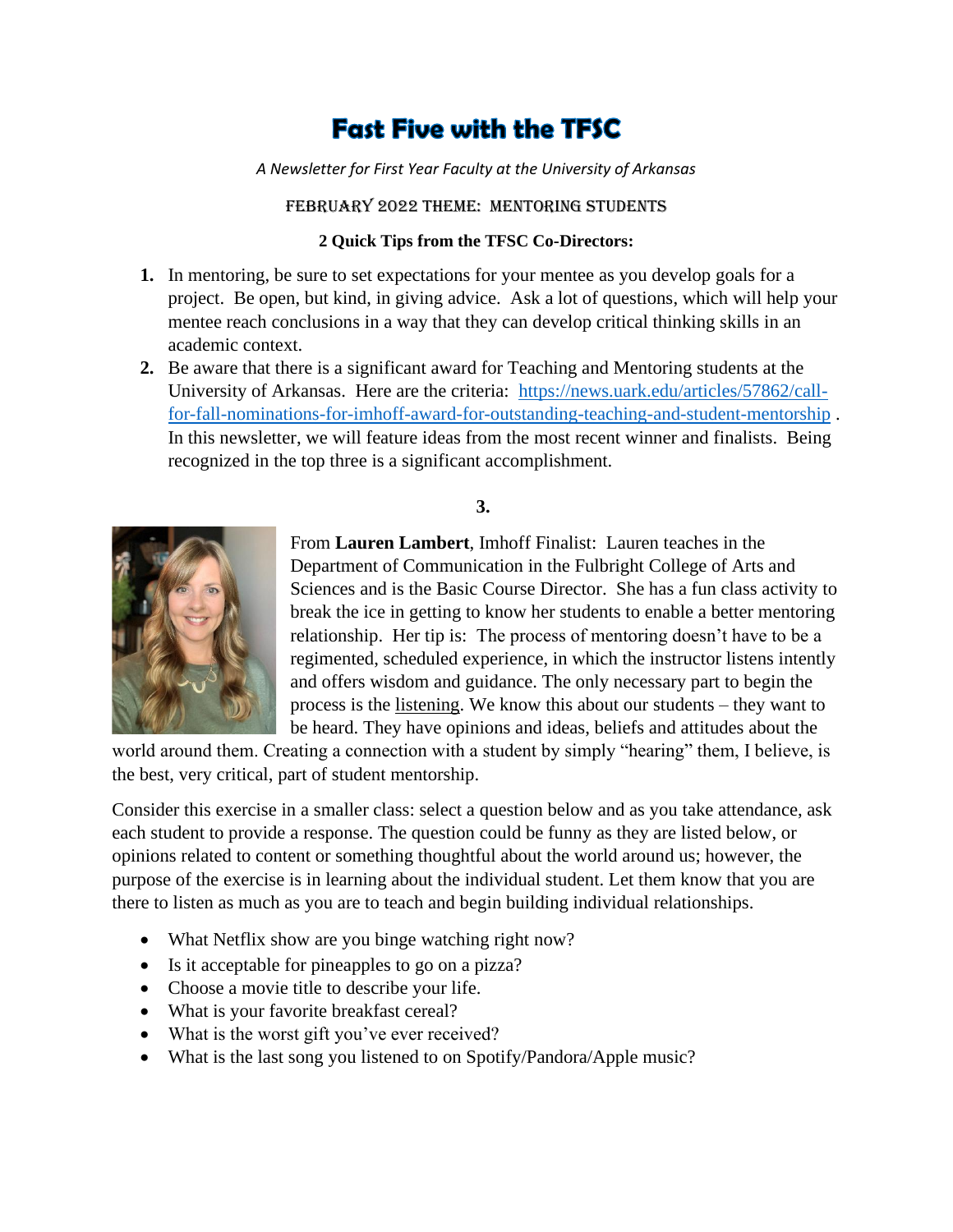In a large lecture course, select five students each class period to share. Post the question on the board and go down the list of students, making certain each has a chance to share during the semester. This may be the only opportunity the student has to make a connection with you during class. This connection could lead to another connection that could lead to another.

In an online platform, open a discussion thread and ask students to share their goals for the course. Or, ask them their favorite breakfast food or their opinion on the most comfortable footwear and respond to their answers. Show them you are interested in investing in them, even in a virtual platform.

No matter the approach, consider the start. Ask and listen. I have found that students appreciate an instructor that will listen, learn about, and meet them where they are. This simple exercise of listening can lead to a number of benefits, the utmost being a student mentorship opportunity in which the student can better the world around them, because you began by listening and ended up inspiring.

**4.**

From **Sam Rochell,** Imhoff Finalist: Sam is from the Poultry Science Department in the Bumpers College of Agricultural, Food, and Life Sciences. He serves as an academic advisor



and faculty advisor to the Poultry Science Club and teaches students ranging from freshmen to seniors. He talks about how he reaches out to students: Like teaching, student mentorship is one of the roles that new faculty must take on with little, if any, formal training beyond our own experiences as mentees. Fortunately, I feel that impactful mentorship only requires one qualification – genuine interest in the success of the student. With this goal in mind, the other pieces generally fall into place. It is easy to get philosophical about mentorship approaches, but I'd like to share two concrete practices that have helped me mentor and develop rapport with students. First, don't be scared to recognize that you might not be the right mentor for every

student. There must be a certain level of connection between a mentor/mentee for a fruitful relationship to develop, and its often obvious that another colleague might be a better fit for a particular student. However, the student will appreciate and benefit from you getting to know their needs well enough to connect them with the right mentor. Secondly, follow up is impactful. It is great to point a student in the right direction in their pursuits, but a follow up to check in on their progress is also critical. An unsolicited email or phone call from you to ask how a test, interview, or research project went, along with the appropriate congratulations or motivation to dust it off and try again, really shows the student that you are vested in their success.